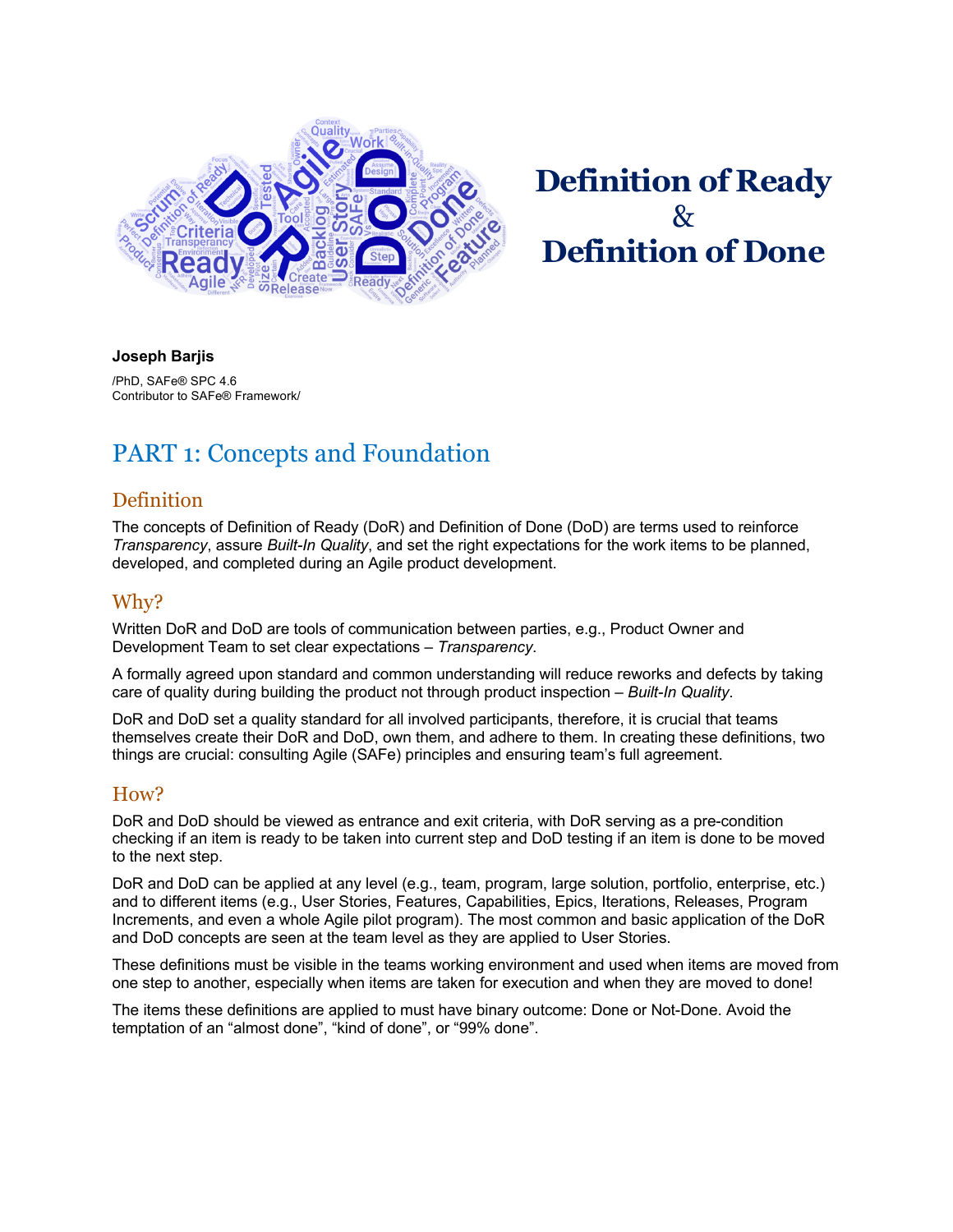### DoR and DoD Evolution

DoR and DoD are living agreements that evolve as the users learn better ways of doing their work: they acquire excellence in their work, their practice matures, their architectural runway or development environment improve, they acquire better tools, the context of their work changes, new regulations or compliance requirements arise, etc.

DoR and DoD are reflection of the current reality and should not impose a standard that is unrealistic. Over time, DoR and DoD improve by pushing the standards and quality higher and higher. In a sense, DoR and DoD can be used as an indicator of Agile teams' maturity and their Agile journey. Teams move from a high-level DoR and DoD to a more detailed level, from more flexible to more rigorous ones, and eventually achieving the capability of "Potentially Shippable Product" each Iteration.

This approach is a reflection of the Agile Manifesto principle *"Continuous attention to technical excellence and good design enhances agility"*.

#### DoR and DoD vs Acceptance Criteria

DoR and DoD are more generic and often applicable to a wide set of items, while Acceptance Criteria (AC) are specific for one item.

For example, at the team level, DoR and DoD apply to all team backlog items such as User Stories, while at the program level, they apply to all program backlog items such as Features, and so on.

DoD and AC are orthogonal concepts, and both are required to consider an item Done. DoD is a kind of superset of AC. Together, DoR and DoD ensure quality of an item and the AC ensure its functionality. Through AC, work items get more specific.

AC validate that the right item is built. DoD verifies that the item is built right, therefore Teams can include relevant NFRs (non-functional requirements) into their DoD as constraints on local design and implementation decisions.

DoR and DoD facilitate cultural changes and foster new mindset while AC target technical excellence.

DoR and DoD are the authority of the team, while AC are the authority of the customer or their representatives (Product Owner/Manager).

#### Autonomy vs Conformity

An enterprise might have certain requirements at the program or solution levels that must be incorporated into the DoR and DoD. For example, use of certain tools, a certain way of reporting, testing, funding, etc.

While teams have autonomy of creating their own DoR and DoD, some requirements may come as part of the enterprise policy or standard that require conformation of the teams. These latter requirements will be part of the, let say, fixed criteria for the DoR and DoD.

#### Beware of DoR Anti-Pattern

DoR can easily cross the line between Agile and Waterfall when the team is unable to pull any work or sufficient work for an Iteration until something else is completed. This is when a DoR turns into an antipattern. It is just fine to let in some user stories if they are not 100% complaint with the rules.

Remember, the iterative and incremental principle is also true about the rules contained in the DoR.

As per Mike Cohn: when a DoR "includes a rule that something must be done before the next thing can start, it moves the team dangerously close to stage-gate process… And worse, it can be a large and perilous step backwards toward a waterfall approach".

Some rules in the DoR must be met such as Acceptance Criteria and Estimation for User Stories, while some of the rules could be only desired.

As teams mature in their practice, their DoR may become redundant. It is only at the beginning of the Agile journey that teams need to follow some agreed upon guidelines in a written form.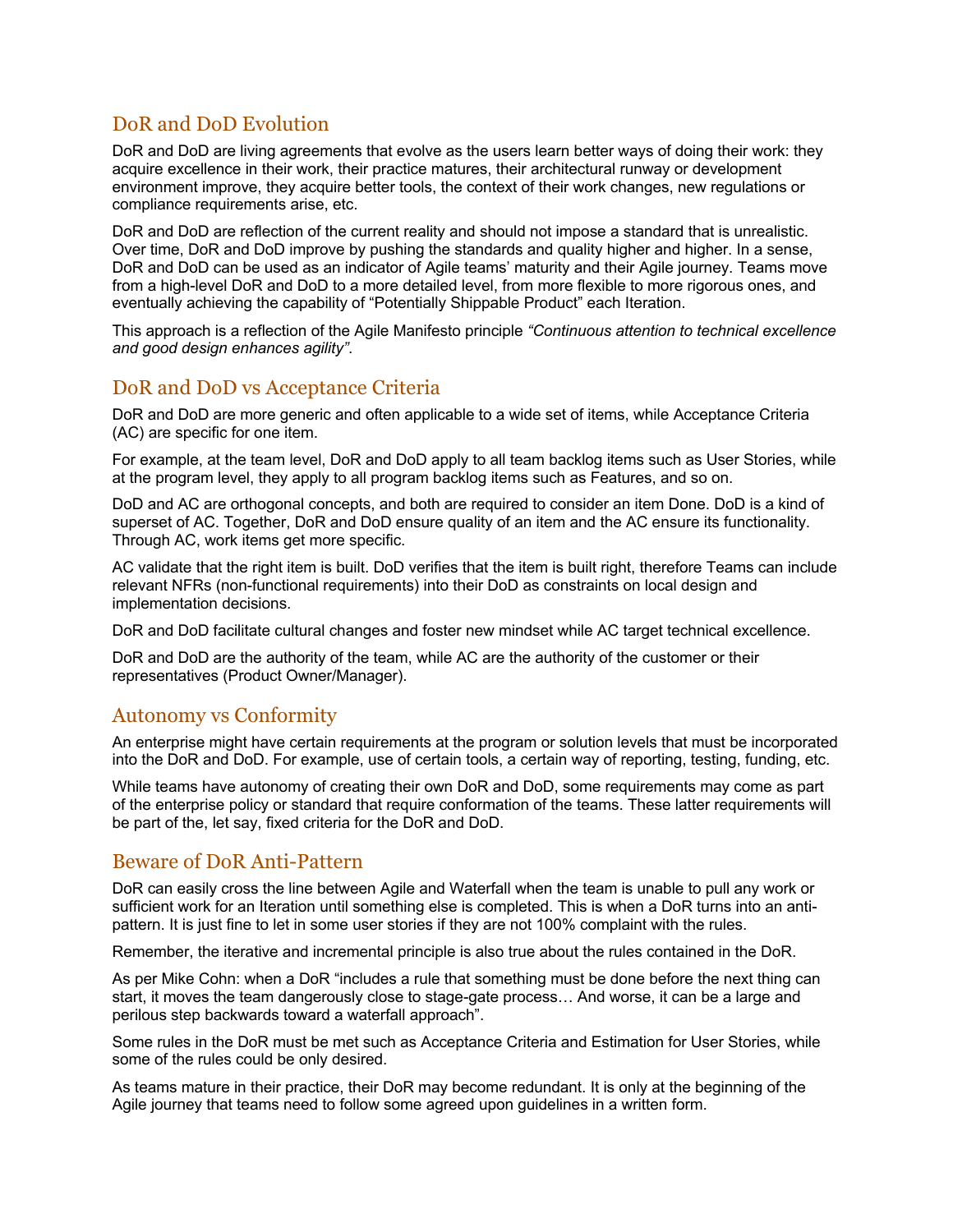### PART 2: Guidelines for Creating DoR and DoD

These guidelines are developed in a generic fashion and can be adapted to any level (Team, Program, Large Solution, Portfolio) or purpose and activity such as Release, Iteration, Program Increment, or a whole Agile Pilot program.

Facilitate a workshop with the entire Agile team. Ensure that this is a whole team exercise. Depending on the level and purpose of the DoR and DoD, participants may include the product owner, product management, solution management, release management, architects, the development teams, system team, legal office, customers, vendors, and more. Arrange for online participants, if required.

Depending on the level and the size of the team, a 2 to 4 hours session is recommended. A follow up session (or sessions) can be organized if needed.

Ensure that the room has a whiteboard, supplies such as post-its, markers and sharpies, and enough space for collaboration and interaction. Accommodate for online collaboration, if required.

| <b>Creating DoR for User Stories/</b>                                                                                                                                                                                                                                                                                                                                                                                                                                                                                                                                                                                                                                                                                                                                                                                                                                                                                                                                                                                                                                                                                                                                                                                                      | <b>Creating DoD for User Stories/</b>                                                                                                                                                                                                                                                                                                                                                                                                                                                                                                                                                                                                                                                                                                                                                                                                                                                                                                                                                                                                                                                                                                                                                                                      |  |
|--------------------------------------------------------------------------------------------------------------------------------------------------------------------------------------------------------------------------------------------------------------------------------------------------------------------------------------------------------------------------------------------------------------------------------------------------------------------------------------------------------------------------------------------------------------------------------------------------------------------------------------------------------------------------------------------------------------------------------------------------------------------------------------------------------------------------------------------------------------------------------------------------------------------------------------------------------------------------------------------------------------------------------------------------------------------------------------------------------------------------------------------------------------------------------------------------------------------------------------------|----------------------------------------------------------------------------------------------------------------------------------------------------------------------------------------------------------------------------------------------------------------------------------------------------------------------------------------------------------------------------------------------------------------------------------------------------------------------------------------------------------------------------------------------------------------------------------------------------------------------------------------------------------------------------------------------------------------------------------------------------------------------------------------------------------------------------------------------------------------------------------------------------------------------------------------------------------------------------------------------------------------------------------------------------------------------------------------------------------------------------------------------------------------------------------------------------------------------------|--|
| <b>Features</b>                                                                                                                                                                                                                                                                                                                                                                                                                                                                                                                                                                                                                                                                                                                                                                                                                                                                                                                                                                                                                                                                                                                                                                                                                            | <b>Features</b>                                                                                                                                                                                                                                                                                                                                                                                                                                                                                                                                                                                                                                                                                                                                                                                                                                                                                                                                                                                                                                                                                                                                                                                                            |  |
| • Identify all the activities needed to get a User Story<br>ready for Iteration Planning/ a Feature ready for PI<br>Planning or Agile teams to write User Stories.<br>o Focus on value-adding activities<br>$\circ$ These activities may widely vary depending on the<br>product (software, hardware, mainframe, design or<br>conceptual artifacts, etc.)<br>• Select only those activities that reoccur for almost<br>every User Story/ Feature to become ready<br>• Record all these reoccurring activities into a<br>comprehensive list of potential criteria for DoR<br>• Prioritize the list of the activities in a top down fashion<br>• Shortlist only those criteria that can be realistically<br>met before a User Story is pulled for Iteration<br>Planning/ Feature is pulled for PI Planning or Agile<br>teams to write User Stories<br>$\circ$ The team decides how complete and perfect they<br>want their DoR at this point<br>○ Pay attention to how Features estimation must be<br>done prior to the associated User Stories<br>Estimation and after the User Stories are estimated<br>• Get team's agreement and commitment for the<br>shortlisted criteria, which are now their DoR for User<br><b>Stories/Features</b> | • Identify all the activities needed to complete a User<br>Story/ a Feature.<br>$\circ$ Focus on activities directed on the product quality<br>(Built-in Quality).<br>$\circ$ These activities may widely vary depending on the<br>product (software, hardware, mainframe, design or<br>conceptual artifacts, etc.)<br>$\circ$ Approval or sign-off activities with external parties<br>and stakeholders that are outside the team's<br>control can be omitted.<br>• Select only those activities that reoccur for almost<br>every User Story/ Feature to be complete.<br>• Record all these reoccurring activities into a<br>comprehensive list of potential criteria for DoD<br>• Prioritize the list of the activities in a top down fashion<br>• Shortlist only those criteria that can be realistically<br>met before a User Story/ Feature is complete<br>o The team decides how complete and perfect they<br>want their DoD at this point<br>$\circ$ Pay attention to what to do if a Feature can be<br>considered complete, but it still has associated<br>User Stories open<br>• Get team's agreement and commitment for the<br>shortlisted criteria, which are now their DoD for User<br><b>Stories/Features</b> |  |

Once DoR and DoD are created, they must be published, kept visible, ideally in the team's working area and Agile tools they use. Print it as a colorful poster that attracts attention to emphasize its importance.

Repeat the whole exercise described in the above guidelines on a regular cadence such as end of Iteration or PI to further expand and refine the DoR and DoD. Use the remaining criteria of the comprehensive list initially created and any new criteria ought to be added.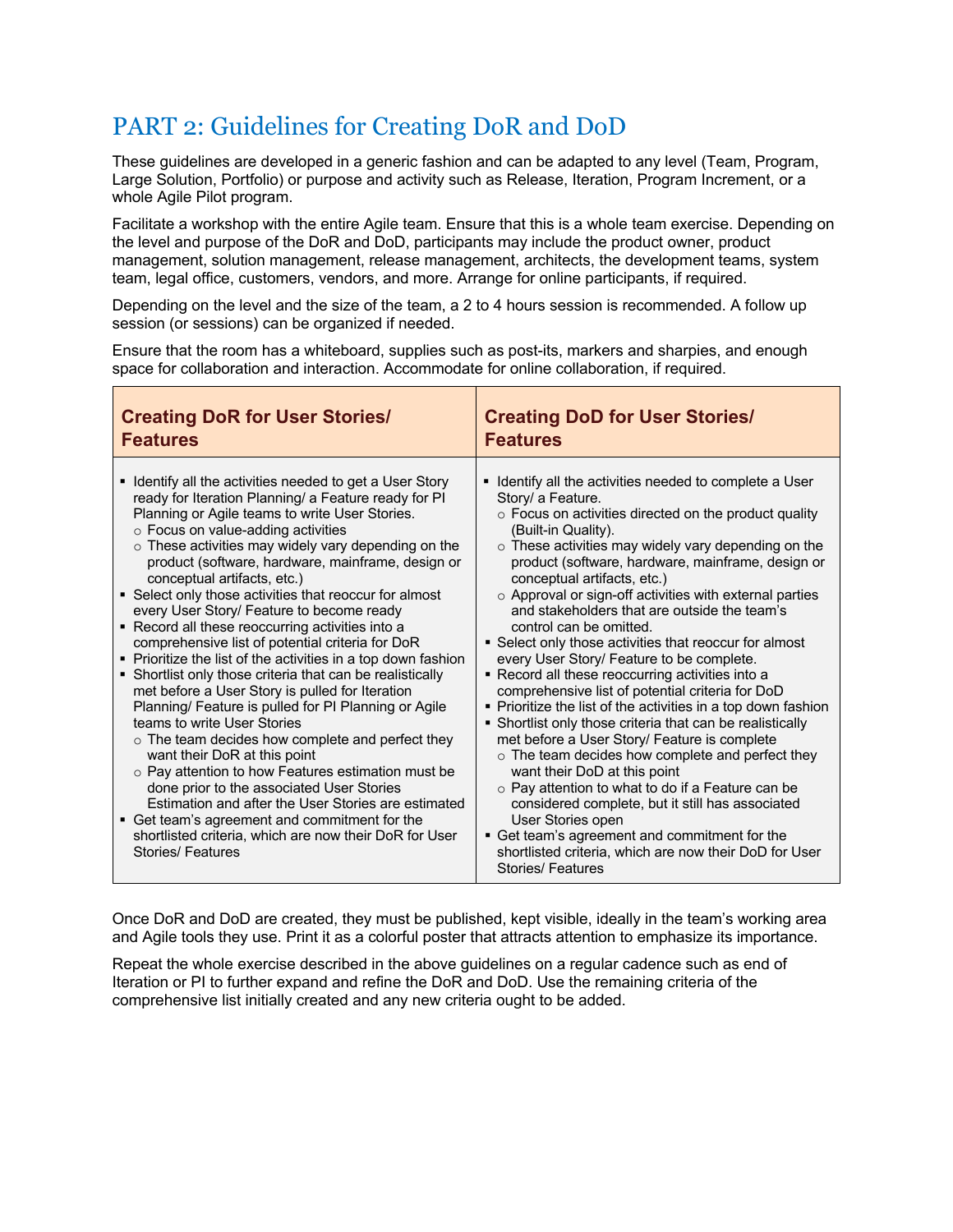## PART 3: DoR and DoD Examples

The DoR and DoD examples below contain general criteria for different levels. As stated, DoR and DoD are reality informed agreement by all participants, therefore, the table should be considered only as an example.

| <b>Product Development</b>       |                                                                                                                                                                                                                                                                                                                                                                                                                                                                                                                                                                                                                                                                                                                                                                                                 |                                                                                                                                                                                                                                                                                                                                                                                                                                                     |
|----------------------------------|-------------------------------------------------------------------------------------------------------------------------------------------------------------------------------------------------------------------------------------------------------------------------------------------------------------------------------------------------------------------------------------------------------------------------------------------------------------------------------------------------------------------------------------------------------------------------------------------------------------------------------------------------------------------------------------------------------------------------------------------------------------------------------------------------|-----------------------------------------------------------------------------------------------------------------------------------------------------------------------------------------------------------------------------------------------------------------------------------------------------------------------------------------------------------------------------------------------------------------------------------------------------|
|                                  | <b>Definition of Ready</b>                                                                                                                                                                                                                                                                                                                                                                                                                                                                                                                                                                                                                                                                                                                                                                      | <b>Definition of Done</b>                                                                                                                                                                                                                                                                                                                                                                                                                           |
| (User Stories)<br>Team           | A User Story is Ready if, for example:<br>• Has Acceptance Criteria that can be tested objectively<br>• Estimated by the entire development team<br>• Socialized with the entire team<br>• Has the right size that can be completed within a Sprint, preferably 2-3 days or not<br>bigger than [certain] story points<br>• Complies with the INVEST Model (Independent, Negotiable, Valuable, Estimable,<br>Small, Testable) and has no external dependencies<br>• Uploaded/ created in the team's Agile tool/ environment<br>• Written in the user voice format:<br>WHO <someone>, WHAT <do something="">, WHY <some benefit="" or="" result="">. E.g.:<br/>AS A <someone>, I WANT TO <do something="">, SO TAHT <some benefit="" or="" result=""></some></do></someone></some></do></someone> | A User Story is Done if, for example:<br>• Satisfies its Acceptance Criteria<br>• Tested (e.g., for software/hardware)<br>· Validated (e.g., for design documents,<br>models)<br>• Demonstrated to the stakeholders<br>• There are no must-fix defects left<br>• Documented<br>• Accepted by the Product Owner                                                                                                                                      |
| Program<br>(Features)            | A Feature is Ready if, for example:<br>• Has Acceptance Criteria that can be tested objectively<br>• Has the right size that can be completed within a PI<br>• Has User Stories defined<br>• Uploaded in the team's Agile tool/environment<br>• Estimated (Story Points, T-Shirt size, )<br>• Written in the Features and Benefits (FAB) Matrix:<br><b>Feature</b> - A short phrase giving a name and context;<br>Benefit Hypothesis - The proposed measurable benefit to the end user or business                                                                                                                                                                                                                                                                                              | A Feature is Done if, for example:<br>• Satisfies its Acceptance Criteria<br>• Tested and integrated<br>• Demonstrated to the stakeholders<br>• Documented and training provided<br>• There are no must-fix defects left<br>• Its required User Stories are completed, and<br>any remaining User Stories are taken care,<br>for example, decoupled from the Feature<br>and moved to backlog, or deleted, or<br>• Accepted by the Product Management |
| Large Solution<br>(Capabilities) | A Capability is Ready if, for example:<br>• Has the right size that can be completed within a PI, although by multiple ARTs<br>• Its associated Enablers for the required technical work are identified<br>• Socialized with the Product Management of the relevant ARTs<br>• Described using a phrase and benefits hypothesis, similar to Features:<br><b>Capability</b> – A short phrase giving a name and context;<br>Benefit Hypothesis - The proposed measurable benefit to the end user or business                                                                                                                                                                                                                                                                                       | A Capability is Done if, for example:<br>• Its associated Features are Done<br>• It is deployed in the staging environment<br>• Its associated NFRs are met<br>• End to end integration, testing, validation<br>and verification are done<br>• There are no must-fix defects left<br>• Demonstrated to the stakeholders<br>• Documented and training provided<br>• Accepted by the Solution Management                                              |
| <b>Product Release</b>           |                                                                                                                                                                                                                                                                                                                                                                                                                                                                                                                                                                                                                                                                                                                                                                                                 |                                                                                                                                                                                                                                                                                                                                                                                                                                                     |
|                                  | A Release is Ready if, for example:<br>• All Features/ Capabilities are done<br>• End to end integration testing is done<br>• Regression testing is done<br>• Release documentation is complete<br>• There are no must-fix defects left<br>• User guide is created<br>• User training is created<br>• Approved by Product/Solution Management<br>• Approved by the Release Management                                                                                                                                                                                                                                                                                                                                                                                                           | A Release is Done if, for example:<br>• End to end integration testing and V&V are<br>done<br>• Regression testing is done<br>• Performance testing is done<br>• NFRs are met<br>• There are no must-fix defects left<br>• The set standards are met<br>• Training is delivered<br>• Approved by the Product/Solution<br>Management and Release Management                                                                                          |